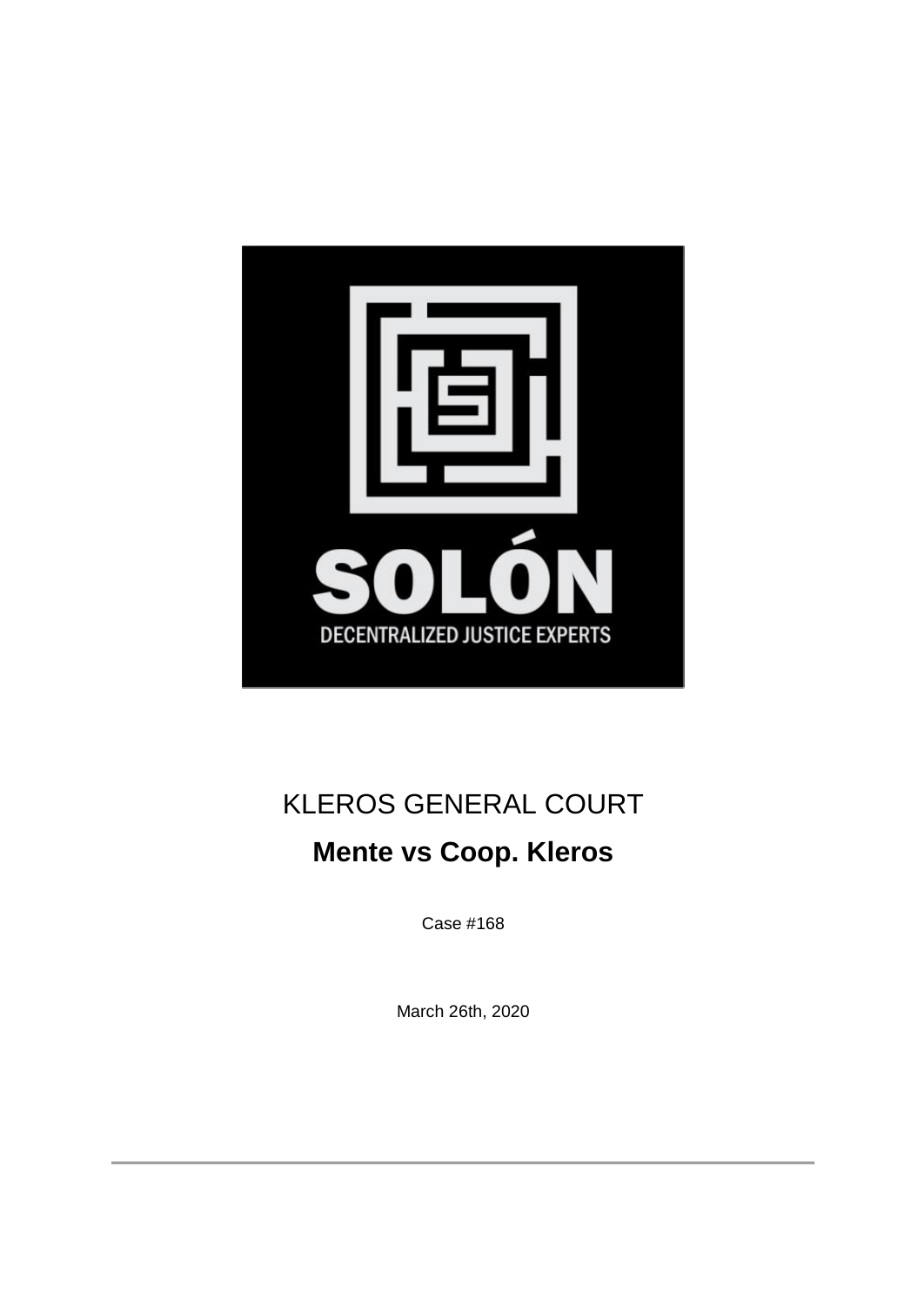**DECENTRALIZED JUSTICE EXPERTS** 

#### **Summary**

**For Light Ford** 

Due to an error in the dispute resolver user interface, developed by the Coopérative Kleros, the Claimant could not successfully appeal the case #164, even when, according to the interface, the appeal was 100% funded.

In this document the following topics will be addressed:

SOI ON

- The importance of the appealing system to the decentralized justice mechanism, by Kleros' own words.
- That the funds were retained by four days due to the user interface misinformation.

The user interface of the Kleros Cooperative erroneously produced the case closure without giving the opportunity to appeal the first round result. Beyond the economic damage produced to the appeal founder, it is important to stress that the resulting lack of justice can potentially undermine confidence in the protocol, should the issue remain ignored.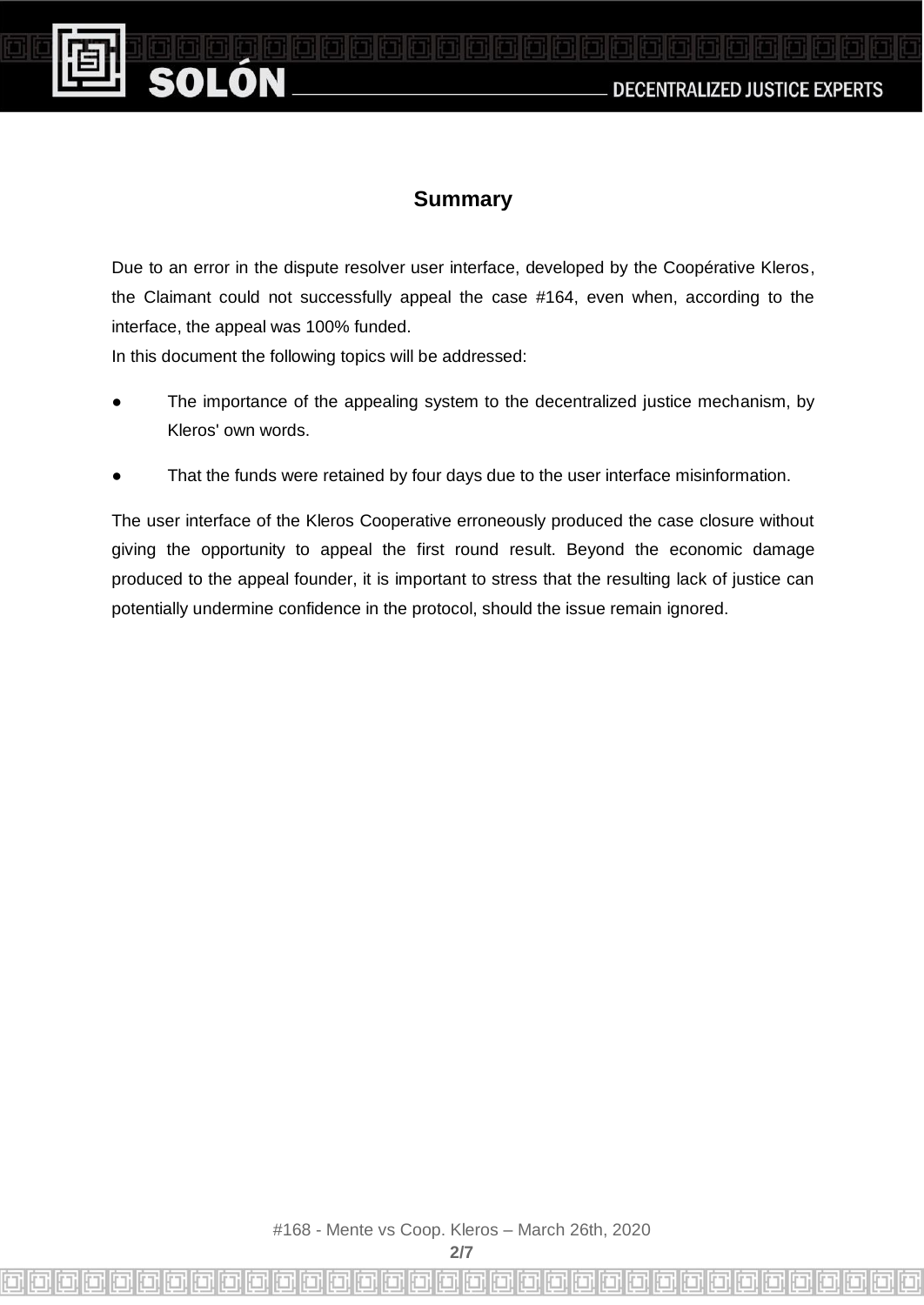#### **1. DISPUTE STATEMENT**

ON

Kleros, in a storytelling campaign valid between 10/12/2019 and 11/02/2020, rewarded people for spreading the word of Kleros using different means like social networks post, articles, stories, cartoons, among others. See this [blog post](https://blog.kleros.io/kleros-storytelling-reward-program/) for more information. Each participant's reward amount was determined based on criteria like originality, quality and reach.

**On February 29, 2020**, Kleros published the list of rewards through the Kleros Telegram Group, assigning to address 0x555F187F869b54DAe54FDE01830D14CCFbe6A882 (#87) a total of 2 points by the Instagram pos[t](https://www.instagram.com/canaslan1/) <https://www.instagram.com/canaslan1/>

**On March 2, 2020**, a claimant filed a dispute arguing that address 0x555F187F869b54DAe54FDE01830D14CCFbe6A882 (#87) should be rewarded with a total of 4 points.

**On March 9**, the first round was closed with two votes of the Kleros Jurors for the Yes, and one vote for the No. The appealing time starts.

**On March 11, 2020 at 17:03:17 UTC,** the transaction for the appeal in favor of the loser part was executed by the ethereum network to fund the appeal, with the 100% of the amount that the user interface showed (0.868 ETH), a few minutes before the deadline. See Figure 1.



#### *Figure 1. The UI shows the 100% of the appeal funded.*

After the appellant deadline ended, the UI changed showing that the appeal was just funded at 50% of the total funds needed. The issue was informed to the appellant by one of the Kleros Cooperative developers. We remark that the remaining time in Figure 2 is time for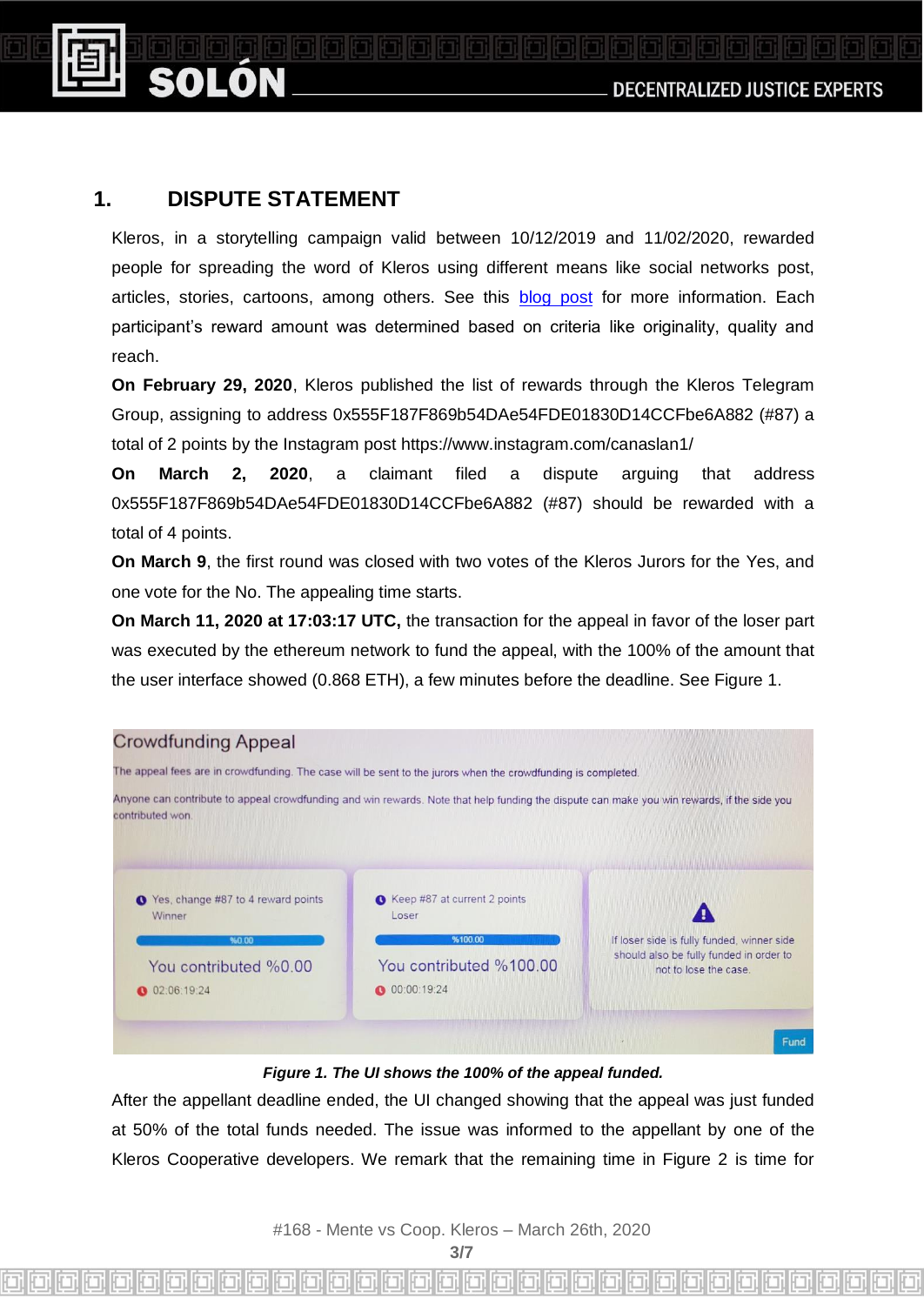

ON

funding the appeal by the first round winner. The appellant funding time had already ended with no chance of adding more funds.

| <b>Crowdfunding Appeal</b>                                                                                                                  |                                                 |                                                                 |
|---------------------------------------------------------------------------------------------------------------------------------------------|-------------------------------------------------|-----------------------------------------------------------------|
| The appeal fees are in crowdfunding. The case will be sent to the jurors when the crowdfunding is completed.                                |                                                 |                                                                 |
| Anyone can contribute to appeal crowdfunding and win rewards. Note that help funding the dispute can make you win rewal<br>contributed won. |                                                 |                                                                 |
| Yes, change #87 to 4 reward points<br>Winner<br>%50.58                                                                                      | Keep #87 at current 2 points<br>Loser<br>%50.00 | If loser side is fully f<br>should also be fully<br>not to lose |
| You contributed %0.00<br>0 00:02:06:30                                                                                                      | You contributed %100.00<br>00:00:00:00          |                                                                 |
|                                                                                                                                             |                                                 |                                                                 |

*Figure 2. The UI changed, and now shows the 50% of the appeal funded.*

**On March 13, 2020 at 23:37:32 UTC,** because the appeal was not 100% funded, the case was closed with two votes of the jurors for "Yes, change #87 to 4 reward points" and one for "No, Keep #87 at current 2 points".

**On March 15,** the developers of the Kleros Coopérative, created a button to withdraw the ETH blocked due to the UI mistake [\(Issue closed on github\)](https://github.com/kleros/dispute-resolver/issues/23). The ETH of the appellant could be released, *four days after the appeal was funded*.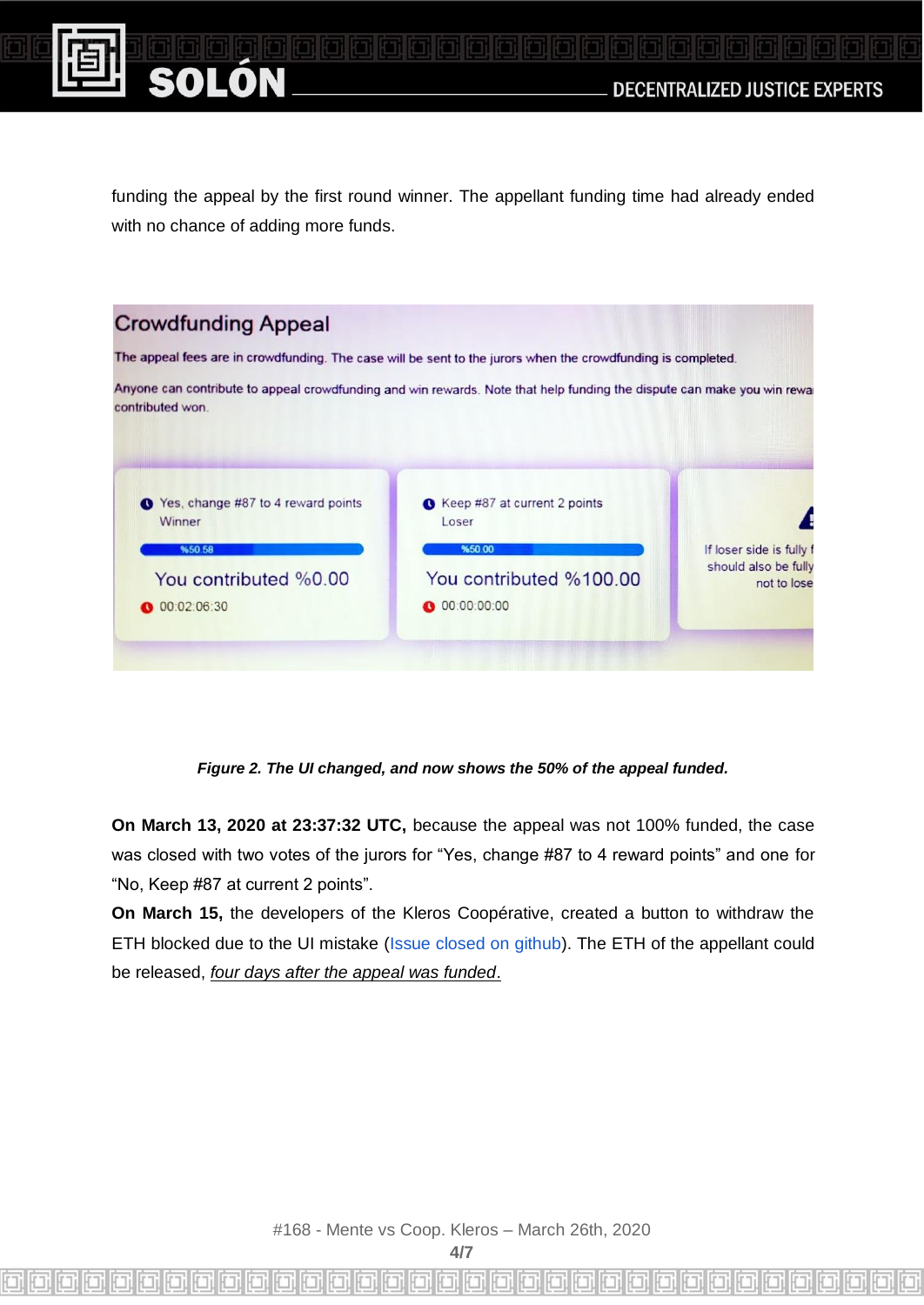### **2. EXPLANATORY STATEMENT**

ON

2.1. LEGAL STANDARDS

Kleros is a dispute resolution protocol running on the Ethereum blockchain and based on crypto-economic mechanisms. For more information, visit the official [website a](http://kleros.io/)nd its [blog.](https://blog.kleros.io/) For this case, Kleros Cooperative and the Claimant accept the conditions of the Kleros General Court protocol.

2.2. DISCUSSION

As Kleros establishes in the [Whitepaper,](https://kleros.io/whitepaper_en.pdf) the appealing system is an intrinsic feature of the system that provides it with Bribe Resistance, i.e. the capacity to discourage jurors being bribed. Citing the white paper:

"If, after the jury has reached a decision, a party is not satisfied (because it thinks the result was unfair), it can appeal and have the dispute ruled again. Each new appeal instance will have twice the previous number of jurors plus one. Due to the increased number of jurors, appeal fees must be paid (appeal fees=new amount jurors ⋅ average fee per juror). Due to arbitration fees being paid to a number of jurors which increases exponentially as one appeals, arbitration fees also rise exponentially with the number of appeals. This means that, in most cases, parties won't appeal, or will only appeal a moderate amount of times. *However, the possibility of appealing a high number of times is important to prevent an attacker from bribing the jurors (See the section on Bribe resistance)."*

Also, as Kleros said, the appealing system is an important way to participate in the Decentralized Justice [\(https://blog.kleros.io/kleros-decentralized-token-listing-appeal-fees/\)](https://blog.kleros.io/kleros-decentralized-token-listing-appeal-fees/). In this case, it's explained for the TCR, but the same logic works for all the cases in Kleros. In the link of the blog post it's detailed why it's so important the crowdfunded appeal system, for the integrity of the protocol, citing the Kleros blog post: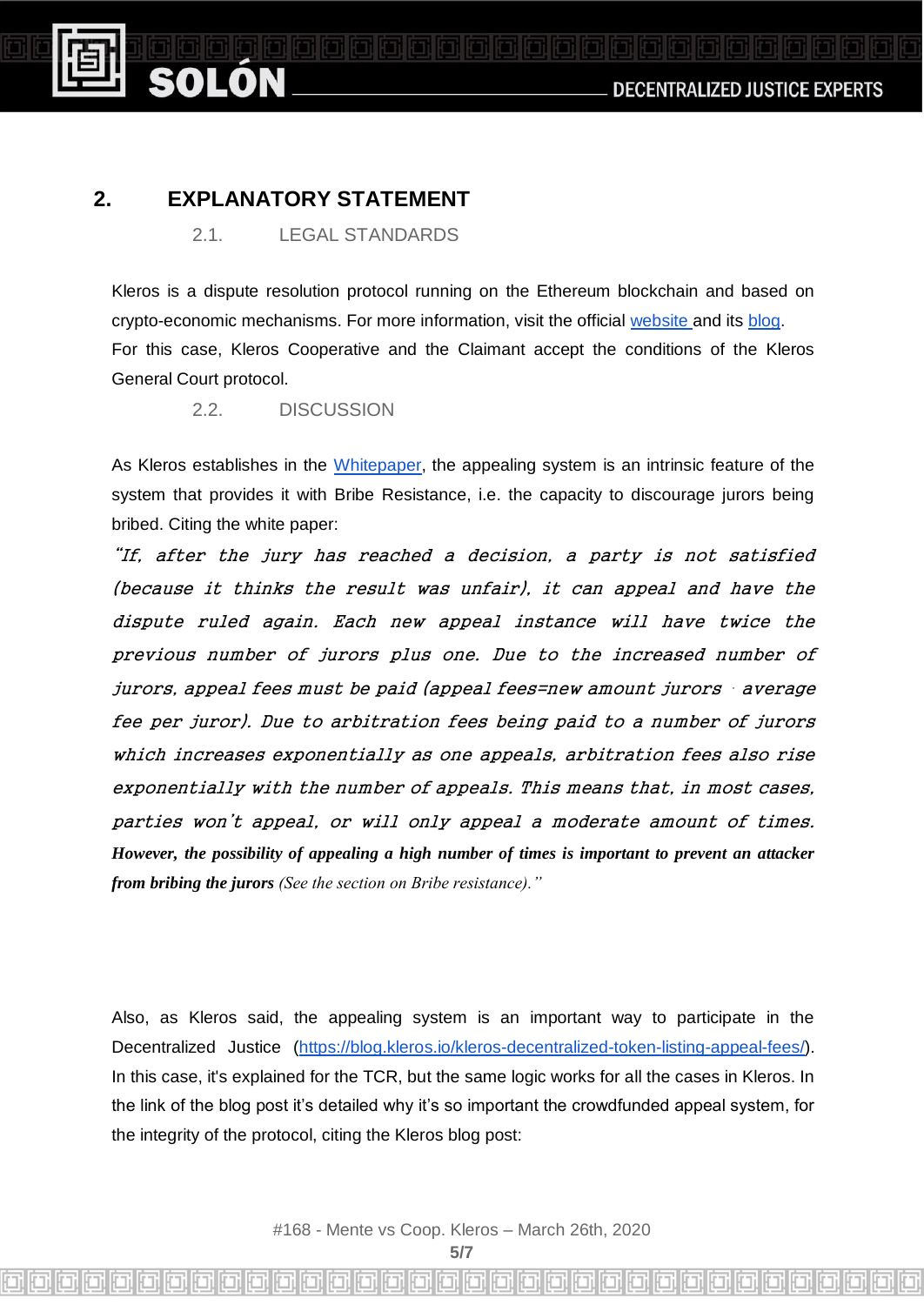

*"[...] This could become problematic if one of the parties to a case can, despite losing votes by the jurors, appeal beyond the point where the other party can afford to pay the appeal fees. We have made a number of design choices regarding the structure of the appeal fee process in order for Kleros to provide just outcomes, even when one of the parties has much greater resources than the other."*

SOLON

In our understanding, the Kleros Cooperative must be held responsible for the UI error that prevented the effective appealing of case 164, failing in providing justice and putting at risk the Bribe Resistance property of the protocol. Furthermore, we remark that the appealing System Dapp does not have a disclaimer statement informing, for example, if it is a development in beta testing. As a consequence, *the user is implicitly encouraged to use it as a bug free application*. Actually, for some dapps (Linguo or GTCR at this moment) exist an advice of "product under development", so any user is advised that these products are not 100% bugs free, or close to be launched (see Figure 3). *Why not use some similar disclaimer that the UI could hold some bugs in the interaction with the smart contract?. Why not encourage you to show how to interact with the smart contract?*



*Figure 3*